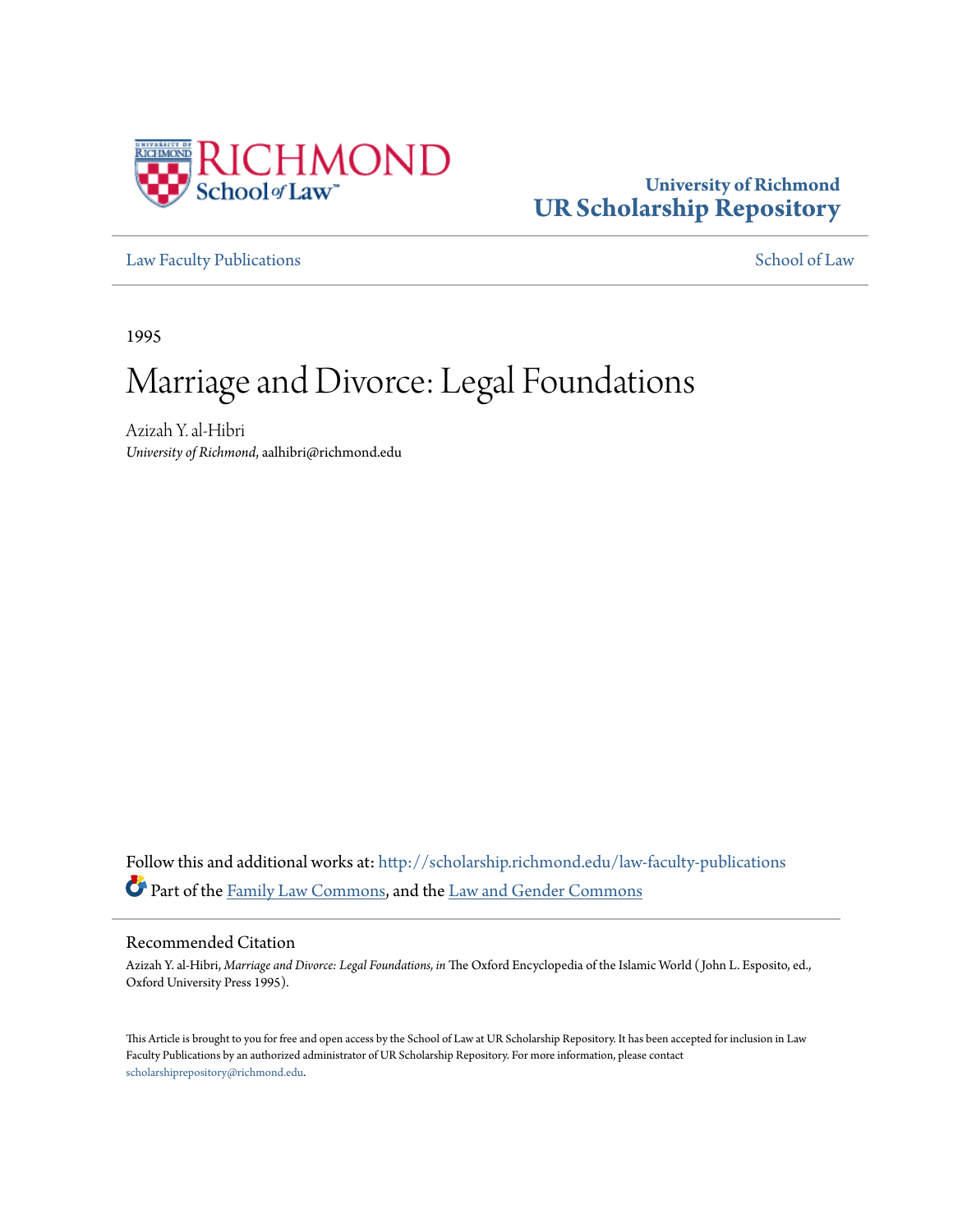entered into alliance with his government. But the pi**ety, learning, seriousness, and political quietism of Aya**tollah Khū'ī gained him a broad international following and, consequently, control of immense wealth. This he administered with a quiet institution-building skill. Living in Najaf, his indifference to political power was always interpreted as distaste for the Iraqi leader, Saddam **Hussein, and may have become active opposition during**  the Shi'i revolt in southern Iraq which followed the Gulf War of 1990-1991. His institutional legacy lies in an **extraordinary international network of mosques, schools, libraries, and other charitable institutions,**  which, through his rulings, have been integrated into the existing structures of national and international bodies, from London and New York to Bombay, Islamabad, Malaysia, and Thailand. How this will survive is still uncertain. The enduring legacy of his thought is **likewise uncertain, but markedly pragmatic and eirenic,**  it might turn out to be more significant for the needs of the Shi'l community in the twenty-first century than that of Khomeini.

*[See also* Ayatollah; Ithna 'Asharlyah; Najaf; Qom; Shi<sup>e</sup> Islam; *and the biographies of Borujerdi, Kho'i, and Khomeini.]* 

#### BIBLIOGRAPHY

- **Algar, Hamid,** *Religion and State in Iran, 1785-1906: The role of the Ulama in the Qajar Period.* **Berkeley and Los Angleles, 1969.**
- **Arjomand, Said Amir,** *The Shadow of God and the Hidden Imam.* Chi~ **cago and London, 1984.**
- Lambton, Ann K. S. "A Reconsideration of the Position of the *marja*<sup>c</sup> *al-taqlfd* **and the Religious Institution."** *Studia Islamica* **20 (1964): 115-135.**
- **Lambton, Ann K. S. "The Tobacco Regie: Prelude to Revolution."**  *Studia Islamica* **22 and 23 (1965): 119-157 and 71-90.**
- **Lambton, Ann K. S. "A Nineteenth-Century View of Jihad."** *Studia Islamica* **32 (1970): 181-192.**
- **Martin, Vanessa.** *Islam and Modernism: The Iranian Revolution of I906.* **London, 1989.**
- Momen, Moojan. An Introduction to Shi'i Islam. New Haven and Lon**don, 1985.**

**NORMAN CALDER** 

Legal Foundations *and* Modern Practice. *For related discussions, see* **Family Law; Mut'ah; Polygyny; Women**  and Islam, *article on* Role and Status of Women.]

## Legal Foundations

The Qur'an is the foundation of all Islamic laws, includ**ing laws of marriage and divorce. Where a matter is not**  addressed specifically there, or where the application of **a verse to a certain situation permits several reasonable**  interpretations, jurists look to the *sunnah* of the Prophet (including *hadith*) for additional guidance. Where neither the Qur'an nor *sunnah* address a matter explicitly, jurists resort to *ijtihad*, a system of reasoning and interpretation for which they have articulated several basic principles. Chief among these is the principle that laws **vary with time, place, and circumstance. This principle**  was adopted to emphasize the fact that Islam is a religion for all times and all people, and that therefore each culture is permitted, within the bounds of Qur'anic injunctions, to have a reasonable degree of flexibility in interpreting and applying Islam to its own community.

The *ijtihad* of jurists on matters of marriage and divorce was significantly influenced by their milieu. Often local gender, class, and political preferences filtered into **Islamic consciousness and were incorporated as part of**  regional Islamic legal tradition.

Originally, Muslim family law was not codified. Judges who were faced with an issue relied directly on the Qur'an and *hadith* and, where necessary, on their own *ijtihad*. As the schools of legal thought gained **prominence, Muslim states began selecting the jurispru**dence of one of these schools as the basis of their legal systems. There are significant jurisprudential differences not only among the schools, but also among scholars within each school.

Most Muslim countries today have codified their family laws. In each case, the code was based primarily on **the jurisprudence of a single school; however, for a variety of reasons, a code sometimes combined this juris**prudence with that of other schools. Such an approach, when consistent and properly reasoned, is fully permis-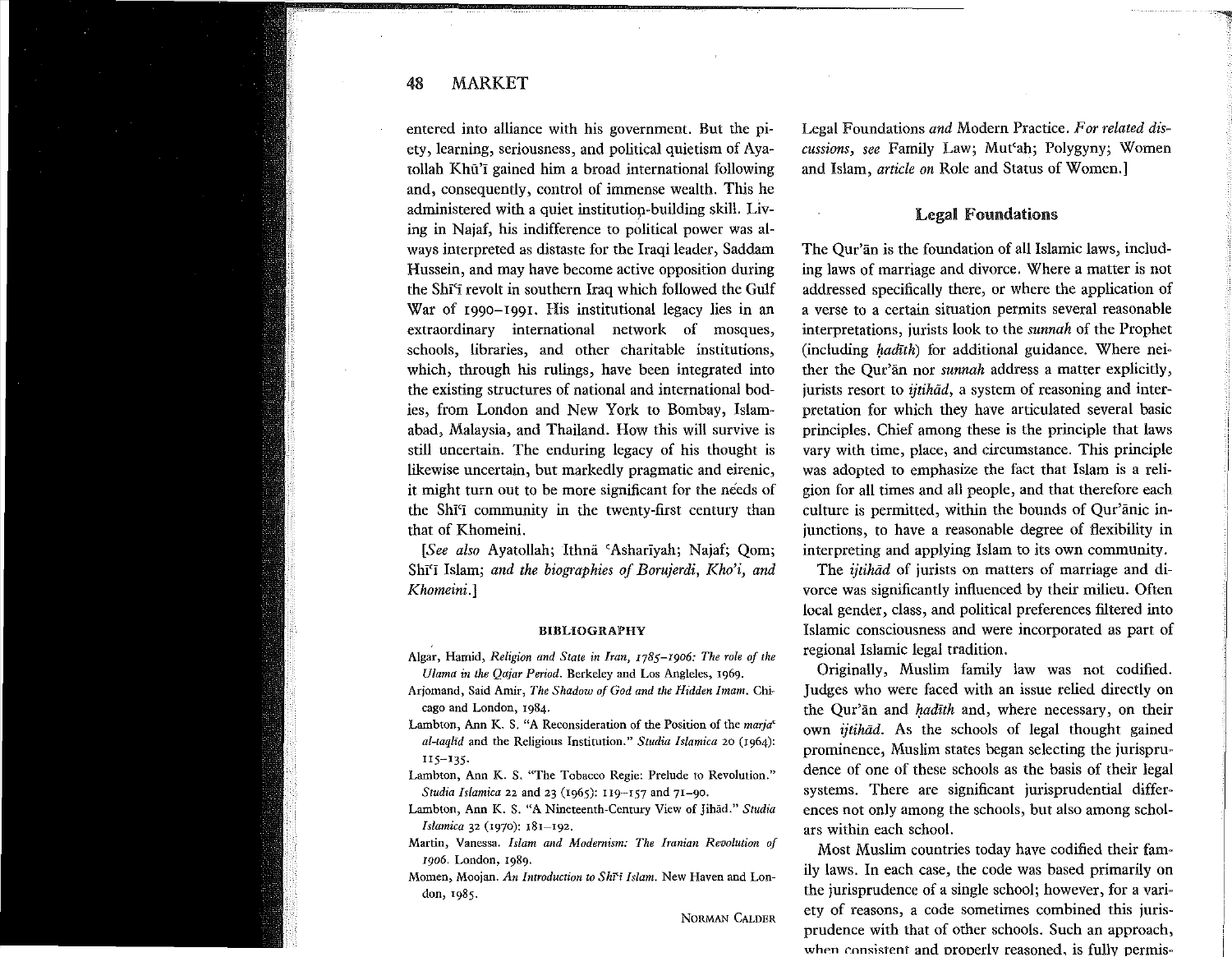**view has survived to the present in most Muslim coun**tries, although recently it has again become the subject of debate. The barring of women from judicial positions, however, has significantly affected the develop**ment of Islamic jurisprudence, especially in the area of**  family law. Despite their differences, the various schools appear to base their jurisprudence on a tradi**tional patriarchal view of males as rational, courageous,**  and firm and of females as emotional, weak, and rash. Consequently, many of the laws have been justified explicitly on this basis, although exceptions do exist.

For example, the major schools (Maliki, Hanbali, Hanafi, Shāfi'i and Ja'fari) generally agree that a Muslim woman needs a  $wali$  (guardian, usually her father) **to enter into a marriage, but they disagree significantly**  as to the extent, nature, and duration of the *wali*'s authority. Most major schools agree that a father acting as *wali* **can force his virgin daughter to marry a man of his**  choice, regardless of her age. This position was justified **on the basis that virgins lack experience in men and may be subject to emotion in making their marriage decision.**  However, if a father declares his daughter mature or if she was previously married, then under the Maliki view the daughter cannot be forced into marriage regardless **of her age; in that case she must reach the marriage de**cision jointly with her  $wab$ .

A well-established Hanafi line of thought views the mature woman who has reached puberty as capable of contracting her own marriage, with the wall playing a **merely advisory role. However, if the woman ignores the** *wali's* **advice and marries someone "unsuitable,"**  then the *wali* immediately acquires remarkable powers. **He can move to void the marriage if no pregnancy has**  occurred. Hanafis and Malikis imbued the notion of "suitability" with culturally based class distinctions that **were not present in its original articulation, which was**  based on piety.

**Ja'faris view a mature woman who has reached pu**berty, whether a virgin or otherwise, as a full legal entity coequal with her male counterpart. She is considered legally competent to make her own marriage

avoidance of the marriage of a daughter who has reached majority. The Moroccan Personal Status Code (1957), which is basically Maliki, departs from the traditional Mālikī position by prohibiting a wali from forcing **his female ward into marriage, whether she is virgin or**  otherwise, if she has attained the age of majority. It **does, however, instruct the woman to delegate her right**  to contract a marriage to her wali. Maliki and other jurists have explained the need for such delegation as emanating from a desire to shield the woman from the indignity of being present among men to negotiate and **execute her own marriage contract.** 

The Tunisian Personal Status Code (1956, as amended), which is also basically Maliki, departs more fundamentally from such jurisprudence by abandoning the notion of wall altogether and adopting a position akin to that of the Ja'faris. Once the prospective parties reach the age of majority, they may contract their own **marriage or delegate that power to another, at their op**tion. The consent of both husband and wife is required **for a valid marriage, and the notion of "suitability" is**  absent from the code.

All schools of thought have interpreted the Qur'an as permitting polygyny as long as certain conditions of fairness are observed. The Tunisian code prohibits it. This prohibition, along with other departures like the ones discussed above, has been viewed by many as a reflec**tion of Western colonial influences. Tunisian jurists in**  fact relied on the Qur'an and other basic sources in developing their arguments for prohibiting polygyny, but it is probably true that their desire to reexamine past *ijtihad* on this issue was motivated by external Western influences. Still, even under a traditional analysis of polygyny, there are legal approaches that enable a woman **to guard against it in her own marriage.** 

One such method is for the woman to specify in the marriage contract that her prospective husband may not marry a second wife. Unfortunately, the validity of this condition varies with the school. Ja faris and Shafi'is, **for example, reject it as, respectively, contrary to Is**lamic law and contrary to marital rights flowing from